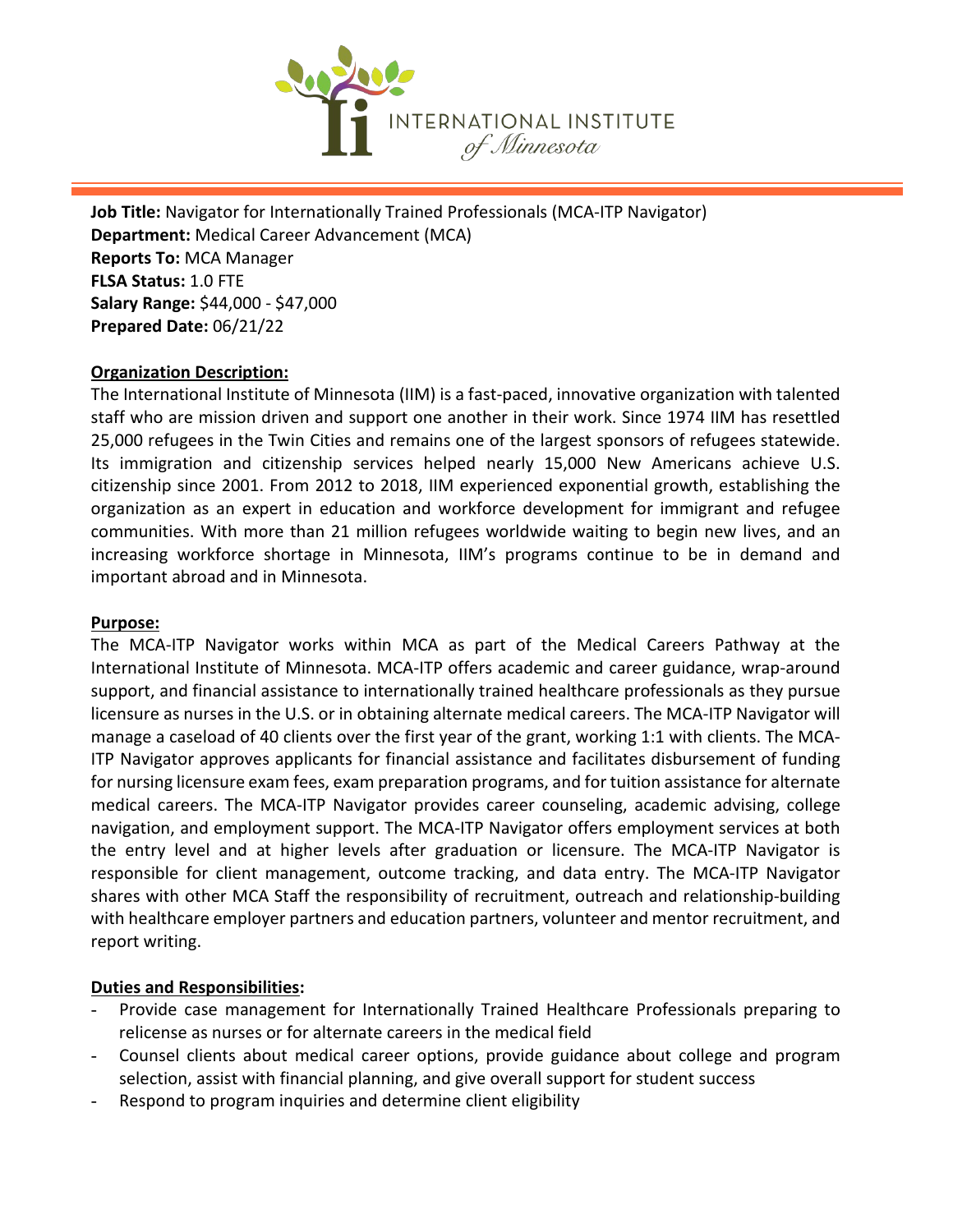- Review client applications, interview potential clients, enroll clients in the MCA-ITP program, and provide clients with financial assistance according to funding requirements
- Connect clients to entry-level, mid-level, and higher-level positions in the medical field, refer clients to college nursing programs and other medical career training programs
- Track client data and progress toward program outcomes on MCA database and other databases using Excel and CRM, and keep files and data current
- Assist with quarterly and annual reports
- Give MCA-ITP presentations as needed
- Identify gaps in student knowledge and develop supportive measures to help clients become successful
- Advocate for clients at institutions of higher learning and places of employment
- Recruit mentors from employer partners and connect mentors with MCA-ITP clients
- Assist clients with employment-related tasks such as resume and cover letter writing, provide referrals to employer partners, and write letters of recommendation
- Partner with education and employment partners to enhance program and client success
- Attend IIM All Staff meetings, IIM Employment meetings, MCA meetings, and DEED / ITP grantee meetings
- This person may have recurring access to vulnerable populations

# **Requirements:**

- Fully vaccinated for COVID-19
- Demonstrated commitment to the International Institute of Minnesota mission and vision
- Bachelor's degree
- Experience working with New Americans and non-native speakers of English
- Experience and familiarity with one or more of the following:
	- o College academic advising
	- o Career counseling
	- o Higher education medical career training programs
	- o Internationally Trained Healthcare Professionals
- Knowledge of local community resources
- Professional oral and written communication skills including public speaking, negotiation, and problem-solving skills
- Self-starter/ability to work independently
- Encouraging of others and passionate about others' self-actualization
- Excellent organizational skills including the ability to create systems to keep information in order, track outcomes, and report data easily
- Creative thinker who can find new solutions to existing barriers
- Team player

## **Physical Demands:**

- Use of manual dexterity, tactile, visual, and audio acuity
- Use of repetitive motion, prolonged periods of sitting, and sustained visual and mental applications and demands
- Occasional lifting (up to 25 pounds), bending, pulling, and carrying

## **EEO Statement:**

International Institute of MN is an equal opportunity employer. All applicants will be considered for employment without attention to race, color, religion, sex, sexual orientation, gender identity, national origin, veteran, or disability status.